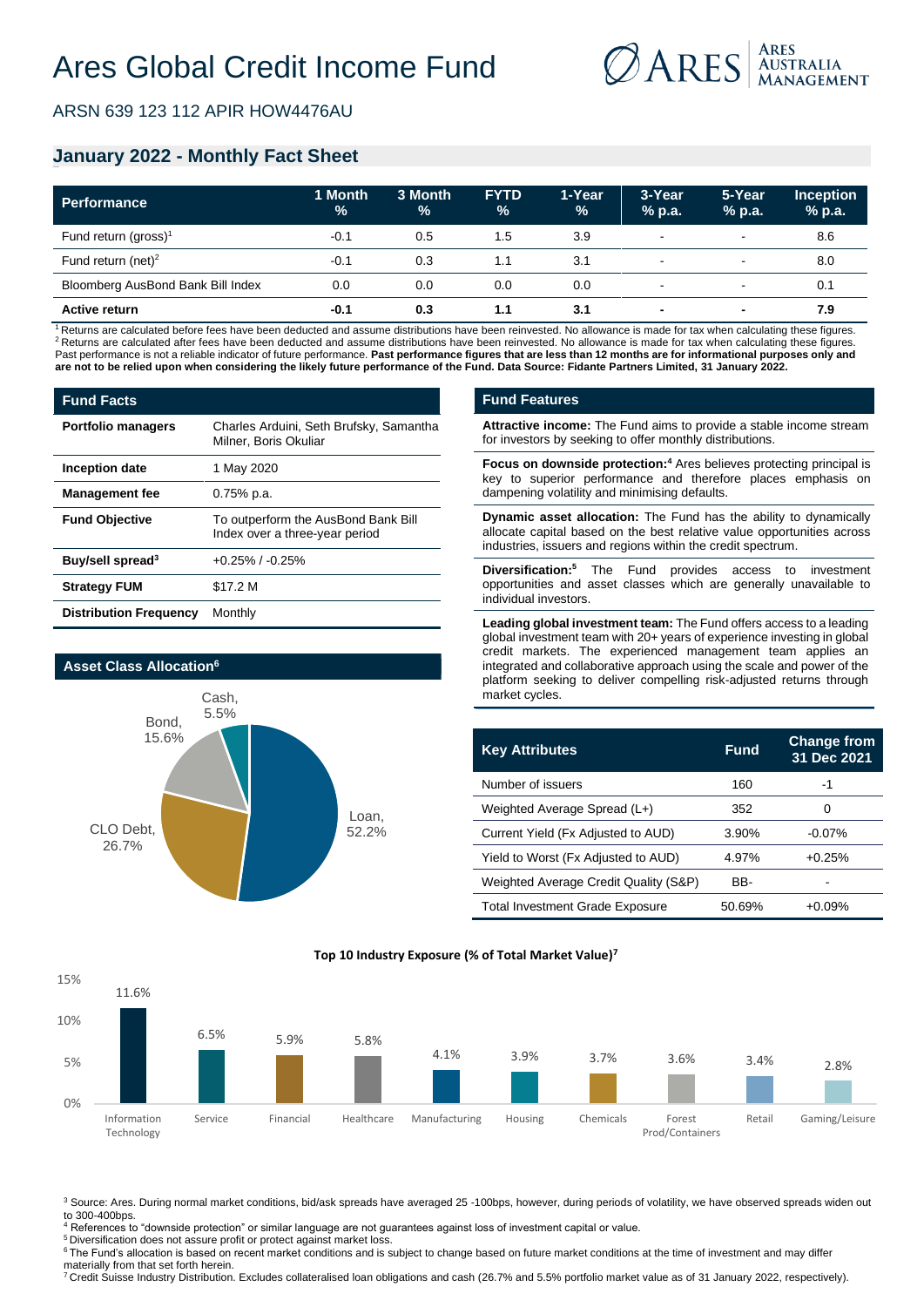

## **Market Commentary**

After a strong 2021, it has been a tumultuous start to the year for global markets. Inflation, escalating tensions between the US and Russia over Ukraine and hawkish remarks from US Federal Reserve Chair Powell drove a spike in volatility during January.

U.S. high yield bonds returned -2.75%<sup>(1)</sup> in January as prices came under pressure and spreads widened amid rising Treasury yields, geopolitical tensions and equity weakness as markets reassessed the inflation path and central bank policies. U.S. high yield primary market activity experienced its lightest volume since April 2020 amid rising yields, with 36 bonds pricing for \$24.2 billion over the course of the month. Meanwhile, U.S. high yield funds reported significant outflows of \$6.8 billion in January following inflows of \$4.2 billion in December.<sup>(2)</sup>

Despite volatility across risk assets, U.S. leveraged loans proved resilient to inflationary pressures and returned 0.36%(3) in January, outperforming U.S. high yield bonds by the widest margin on record. Loan primary market activity increased in January with \$50.9 billion in loans pricing over the course of month, following \$27.6 billion in December. Notably, 41 offerings linked to the secured overnight financing rate (SOFR) priced for \$48.7 billion during the month, compared to only thirteen SOFR-linked deals in December. Demand for loans remained robust with \$6.6 billion of retail inflows against the backdrop of rising interest rate risk.<sup>(2)</sup>

Similarly, U.S. CLO debt securities delivered strong returns in January with all ratings tranches generating gains.<sup>(4)</sup> CLO market conditions remain supportive amid strong fundamentals, a benign corporate default outlook, and robust demand for higher beta, lower duration assets. U.S. CLO

issuance moderated significantly in January compared to prior months. Issuance totaled \$4.9 billion, while refinancings and resets totaled \$3.4 billion for the month.<sup>(5)</sup>

Conversely, U.S. investment grade bonds underperformed floating rate assets, returning -2.15%<sup>(6)</sup> in January, as heavy supply and a spike in Treasury yields weighed on performance of the asset class.

In Europe, high yield bonds returned  $-1.52\%$ <sup>(7)</sup> in January, amid rising rates, hawkish signals from the European Central Bank and growing geopolitical tensions in Eastern Europe. Meanwhile, the European loan market posted positive results, returning  $0.29\%$ <sup>(8)</sup> in January, its tenth consecutive month of positive total returns. Robust demand amid rising rates and light primary market activity provided a supportive technical backdrop for the asset class.

#### **Market Outlook**

2022 kicked off with significant volatility fueled by a higherthan-expected U.S. inflation print for January, inciting investor concerns surrounding potentially larger and more frequent interest rate hikes. In addition, geopolitical tensions between the U.S. and Russia weighed on investor sentiment, as Russia began a large-scale military exercise near Ukraine. Furthermore, the Consumer Price Index climbed at the fastest pace in 40 years, as global supply chains were unable to keep up with the increased consumer demand. Leveraged credit markets reacted unevenly, with a rate-driven sell-off in the bond market compared to resilience in the loan market.

We are closely monitoring central bank action as we anticipate further volatility around rate hikes throughout 2022. While we acknowledge that inflation remains an important factor to consider, we believe it will begin to normalize by year-end. The challenging combination of inflation, strong consumer demand and struggling supply chains may create additional bouts of volatility, which can present an attractive opportunity for active investors to seek value.

### **Fund Commentary**

The Ares Global Credit Income Fund ("AGCIF" or the "Fund") returned -0.06% gross and -0.12% net for the month of January. Fund performance was led by the portfolio's allocation to bank loans and CLO debt, which continued to benefit from the positive technical in floating rate assets. The portfolio's allocation to high yield bonds, however, weighed on performance as the asset class experienced increased volatility amid rising interest rate risk and inflation concerns.

In terms of portfolio positioning, during January we took profits on certain Single-B rated loans and IG-rated CLO debt securities and rotated into Single-B rated bonds that were oversold. We continued to be active in both the primary and secondary markets throughout the month. Within the loan allocation, we remain overweight the Single-B rated cohort and focused on loans with London Inter-Bank Offered Rate (LIBOR)/SOFR floors. From a fixed versus floating perspective, we continue to be overweight floating rate assets given increasing interest rate risk; however, we have been modestly increasing exposure to high yield bonds as we believe the current market volatility has created an attractive entry point for certain fixed rate assets. Within the Fund's structured credit allocation, we continue to favor transactions with high quality underlying portfolios and ample time remaining in their reinvestment periods. Within corporate credit, we remain overweight technology, packaging and healthcare and underweight individual sectors and credits that may be susceptible to inflationary pressures.

Looking forward, we remain slightly overweight credit risk and underweight duration against an expected backdrop of low default rates and higher interest rates in the months ahead. Despite relatively tight valuations, we believe risk assets will continue to be supported in 2022 by the favourable fundamental backdrop. At the same time, we anticipate increased credit dispersion relative to 2021 and a rise in idiosyncratic credit events to be driven by a host of conflicting themes, including inflation concerns, tightening lending conditions, supply chain and logistics issues, new COVID-19 variant disruptions and macroeconomic headwinds. Overall, we believe credit selection and active portfolio management will continue to be paramount in 2022. As a result, we view the Fund to be well-positioned to deliver attractive returns in 2022 due to our disciplined investment process rooted in fundamental credit selection, relative value analysis, and rigorous risk management.